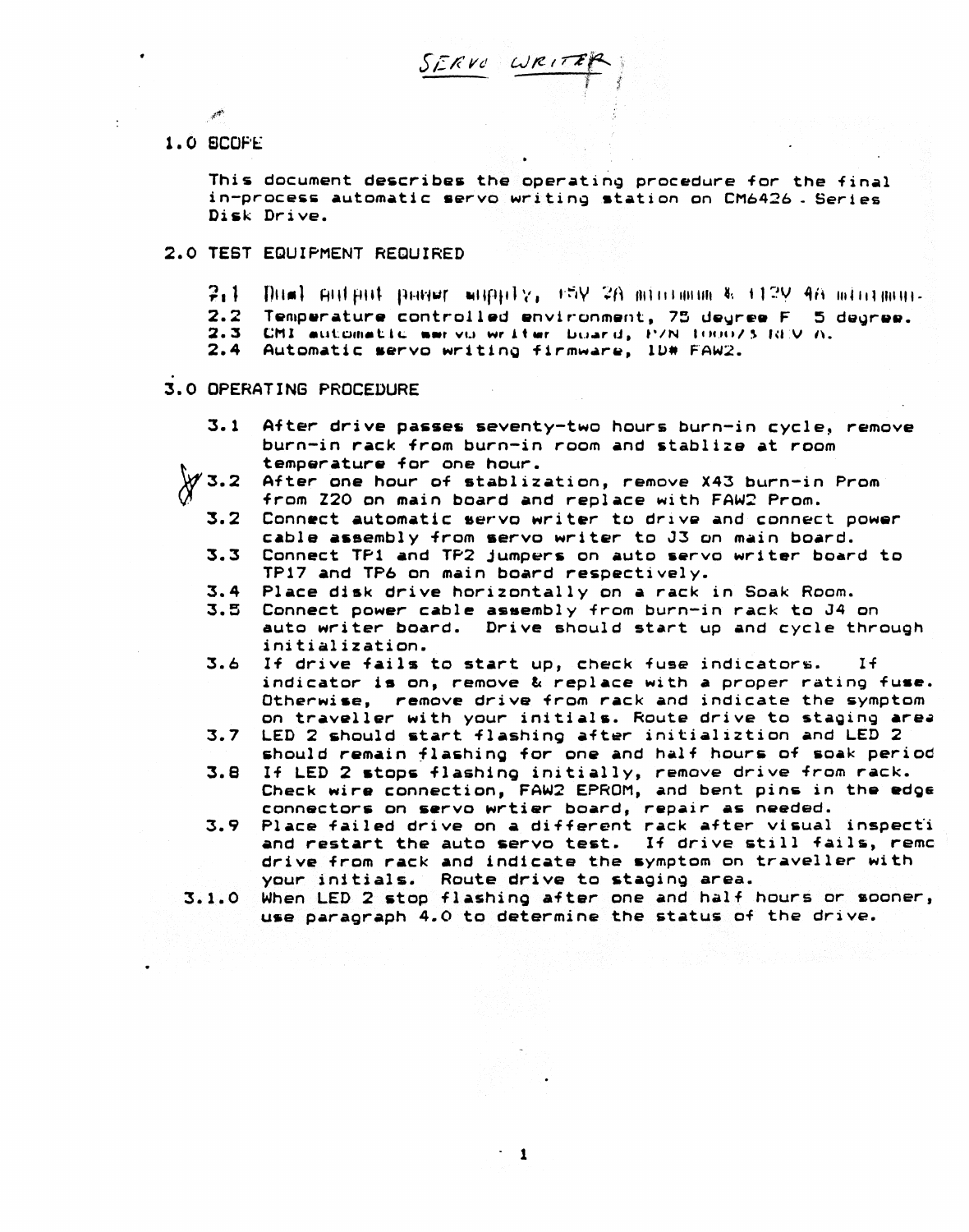## 4.0 LED"S STATUS INTERPRETATION

4.1 The following chart should be used to determine the status of the drive upon completion of servo writing.

| L 1 | L <sub>2</sub> | L3        | <b>STATUS</b>                                                        |
|-----|----------------|-----------|----------------------------------------------------------------------|
|     |                |           | POSITIONING SYSTEM ERROR.                                            |
| ON  |                |           | RECOVERY OFFSET IS NOT ACCEPTABLE                                    |
|     | ON             |           | SPINDLE MOTOR RELATED FAILURE                                        |
| ON  | ON             |           | BURST COULD NOT BE WRITTEN OR<br>RECOVERY CIRCUITS BADLY BIASED      |
|     |                | ON        | SERVO WRITER BOARD RELATED FAILURE                                   |
| ON  |                | ON        | EXCESSIVE BIAS IN RECOVERY CIRCUITS                                  |
|     | 0N             | <b>DN</b> | EXCESSIVE TIME WAS REQUIRED TO<br>COMPLETE WRITE AND CHECK SEQUENCES |
| DN  | ON             | ON        | PASSES SERVO WRITING TO BE PROCESSED                                 |

#### 5.0 POST PREPARATION

- 5.1 After drive passes auto servo writing successfully, remove drive from rack and perform the following operations:
	- a. Disconnect jumpers from TP17 and TP6 on main board.
	- b. Di6connect power connector from J3 on main board.
	- b. Remove FAW2 EPROM from Z20 on main board.
	- c. Remove auto servo writer board from drive.

2

5.2 Route to the next station.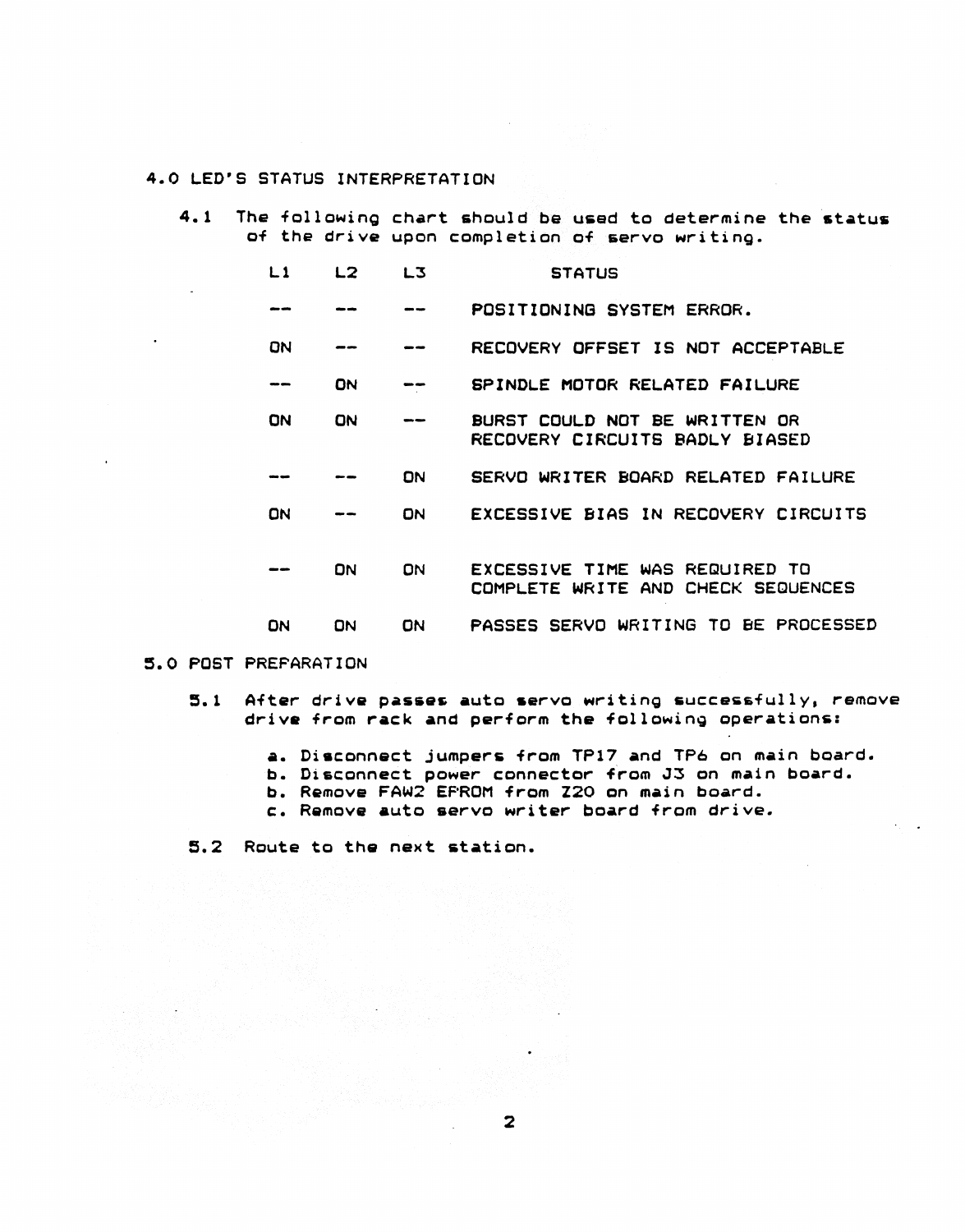|                                                                                                                                                                                                                                                       | Wedge Check                                    |                                                                           |
|-------------------------------------------------------------------------------------------------------------------------------------------------------------------------------------------------------------------------------------------------------|------------------------------------------------|---------------------------------------------------------------------------|
| (Channel 1                                                                                                                                                                                                                                            | $TP6 <$ $Tndex$                                |                                                                           |
| Channel 2                                                                                                                                                                                                                                             | TP14/13 < HP12                                 |                                                                           |
| Display Channel 2                                                                                                                                                                                                                                     |                                                |                                                                           |
|                                                                                                                                                                                                                                                       | TRIGGER Mode (Normal) Channel /                |                                                                           |
| Scope SETTING                                                                                                                                                                                                                                         |                                                | DRIVE SETTING                                                             |
|                                                                                                                                                                                                                                                       | Channel $1$ set to $5\nu/\Delta N$             | 1) INSTALL E PROM<br>2) SELECT Drive for<br>$\Delta$ RivE $\varnothing$ . |
|                                                                                                                                                                                                                                                       | Channel 2 set to 50M/div                       | 3) Prug IN SERRO BOAR<br>$E/$ ack wire $-776$                             |
| HE/DIV SET to 20 4.5.                                                                                                                                                                                                                                 |                                                | White asire $-77$ $/7$                                                    |
| $- \hspace{1.5cm} \xrightarrow{\hspace{1.5cm} (2) \hspace{1.5cm}} \hspace{1.5cm} (3) \hspace{1.5cm} \xrightarrow{\hspace{1.5cm} (3) \hspace{1.5cm}} \hspace{1.5cm} (4) \hspace{1.5cm} \xrightarrow{\hspace{1.5cm} (4) \hspace{1.5cm}} \hspace{1.5cm}$ |                                                |                                                                           |
| Let<br>$\oslash$                                                                                                                                                                                                                                      | R/6HT<br>$\frac{1}{2}$                         |                                                                           |
| BURST                                                                                                                                                                                                                                                 | BURST<br>R.                                    |                                                                           |
| $\longmapsto$ $\odot$                                                                                                                                                                                                                                 | جحوں<br>Inot+                                  | ** RUN DRIVE fOR                                                          |
| Note:                                                                                                                                                                                                                                                 |                                                | MINIMOM of 20 MINUTES<br>before Re-servo writing.                         |
|                                                                                                                                                                                                                                                       | 6 Amplitude shoold Approx 2-3 volts            |                                                                           |
|                                                                                                                                                                                                                                                       | Q 'ength of Burst should be 644.5 EAch Burst   |                                                                           |
|                                                                                                                                                                                                                                                       | Q Observe that their is A Left And Right Burst |                                                                           |
|                                                                                                                                                                                                                                                       | B CHECK VOLTAGE AT TP 10=1-3 VOLTE             |                                                                           |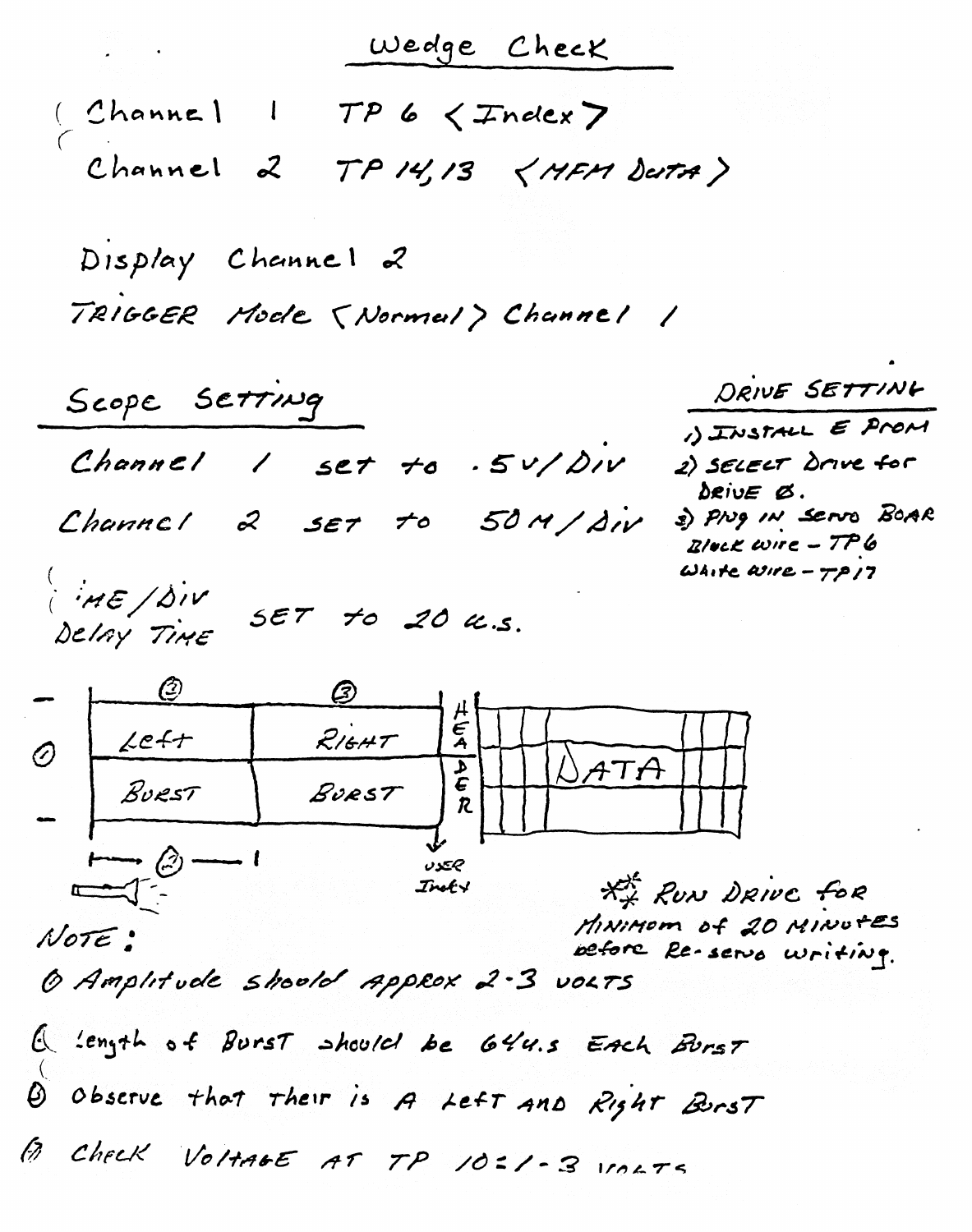Set-up for Writing "Servo Bursts

- 1. Power Supply (Power to Servo Board)<br>2. Servo Writer Board
- 2. Servo Writer Board<br>3. Servo Prom
- 3. Servo Prom<br>4. Select driv
- 4. Select drive jumper for Drive  $\emptyset$ <br>5. Plug power from servo board to
- Plug power from servo board to disk drive.
- Note: Connect the black wire from Servo Board to TP6 of Main PCB. Connect the white wire from Servo Board to TP17 of Main PCB. Drive should be exercised for one hour minimum before Servo Writing.

Upon completion all three LED's will be on (refer to Interpretation of LED).

#### I Description

- A. A "closed loop" techique is utilized in the writing of the bursts wherein a set of bursts is written without offset bias and the encoder offset in the corrected condition is determined. If this offset is excessive (greater than 250 millivolts), the measured offset is used as a bias in the writing of a new set of bursts. If the new offset is excessive, a third set of bursts is written using a value derived from the offset value at zero bias in conjunction with the bias value and the measured offset from the bursts written with the first correction bias used. If the offset is still excessive the process is repeated until either the measured offset is acceptable or 99 rewrites have taken place.
- B. During the two hour stabilization period, the drive is constantly being monitored for proper operation in a sequence where: 1. A left burst is written and checked for proper sense over the offset range. 2. A right burst is written and checked for proper sense over the offset range. 3. A burst set is written and checked to be sure the offset value obtained is in a correctable range. 4. All cylinders are written with a right burst (done to insure the validity of the check for missing bursts). 5. The positioner goes to the landing zone, the spindle motor is turned off and the positioner lock solenoid disengaged. The spindle motor is then restarted and a restore sequence executed (done to insure that the solenoid can be retracted reliably and that the spindle motor and driver do not have any points in the rotation from which the motor cannot be restarted. 6. The positioner is reinitialized and sequence 1-5 repeated until the time wait is over.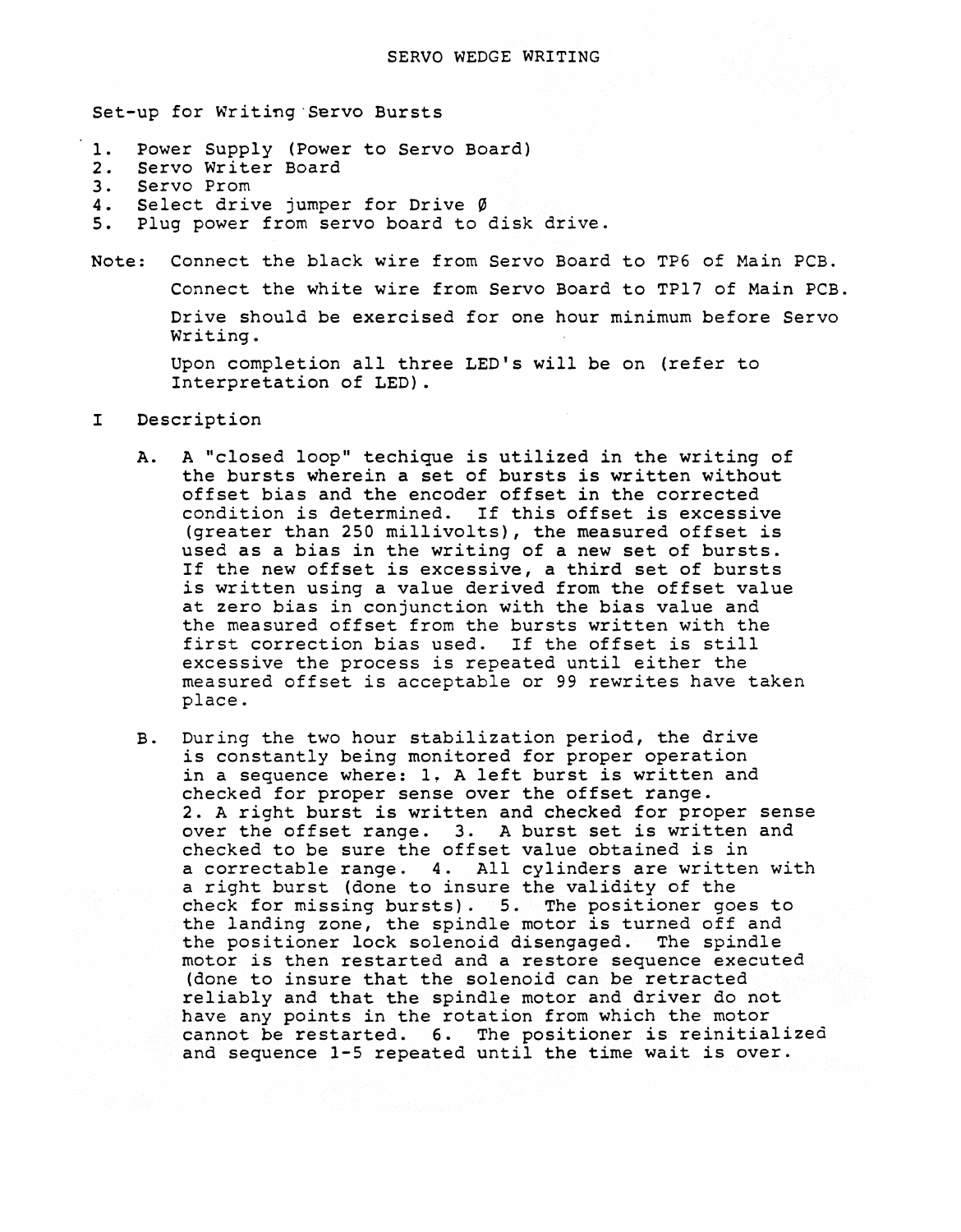## II Interpretation of LED indicators upon completion of test

- A. No LED's on indicates an error in positioning system.<br>B. LED 1 on indicates that bursts resulting in acceptabl
- LED 1 on indicates that bursts resulting in acceptable
- recovery offset could not be obtained in 99 retrys.
- C. LED 2 on indicates an error in spindle motor startup or loss of index signal from spindle motor.
- D. LEDI and LED2 indicates that a burst either could not be written or the recovery circuits were so badly biased that a proper sense could not be obtained even when only one burst was written.
- E. LED 3 on indicates a problem on the servo writer board where the counter which determines the operation to be performed could not be cleared.
- F. LED1 and LED3 on indicates that the burst recovery circuits have such a large bias that the condition is not considered correctable.
- G. LED2 and LED3 on indicates that an excessive time was required to complete the write and check sequences.
- H. LEDI, LED2 and LED3 on indicates that the process has been completed sucessfully and that the unit is in the landing zone awaiting further manufacturing operations.
- Note: The above LED patterns are indications only that are obtained by the interaction of the entire hardware system of drive, writer board, system power supplies etc., and system program. As a "for instance" the jumper wire to TP4 on the drive not being connected would prevent bursts from being written and would probably result in a LEDI and LED2 error indication.

WEDGE CHECK ON SCOPE

Scope Setting

Channel 1 TP6 (Index) Channel 2 TP13,14 (MFM Data)

Trigger Mode (Channel 1) Normal Display Channel 2

Channel 1 set to 5v/Div. Channel 2 set to 50mv/Div.

Time/Div 20 u.s.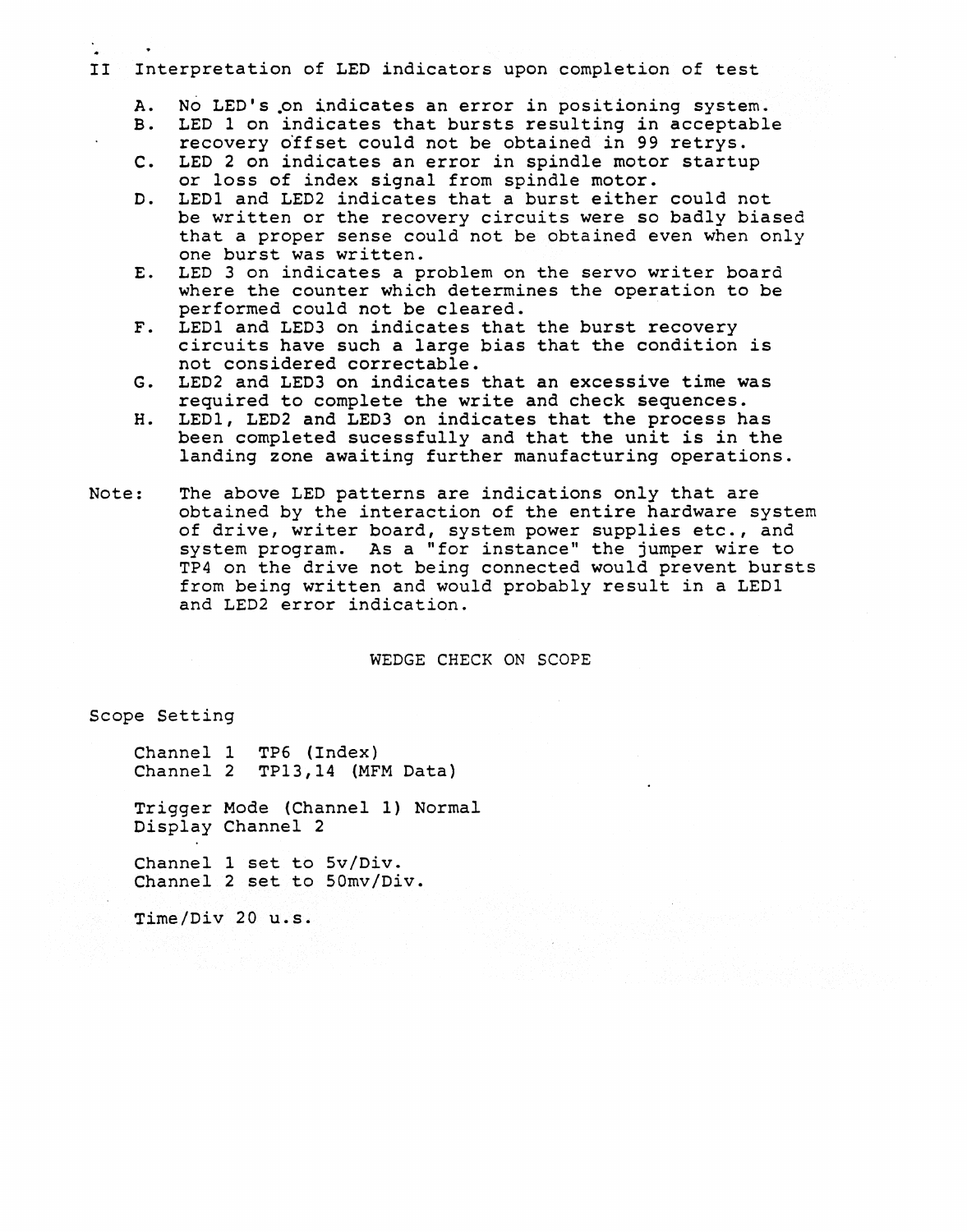

PROM FAW 3 is to be used when servo .<br>. . . *IAJrl+ll?)* 

 $\ddot{\phantom{0}}$ /5 -I" *6e* r.J.st'~ wht'n S~ *"''''0*  WRITING DRIVES that have A 972 E PROM.

*MOTE.'* 

Thrse boards ARE NOT Inter-changeable between 925 to 972.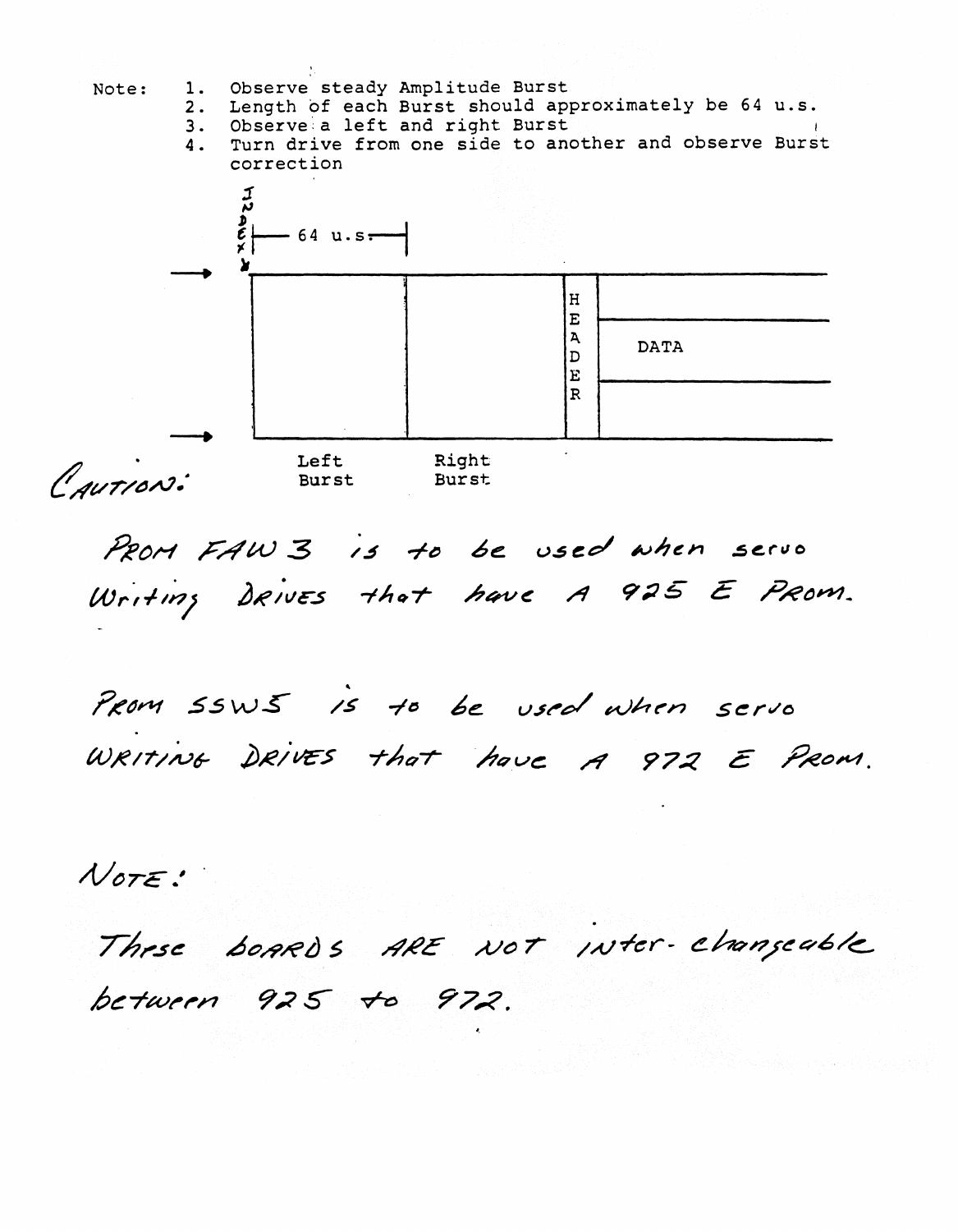# Finding TRK 000

When the drive powers up, it has no idea what track its on, which means it has no idea which head has servo pattern also.

The drive calls head zero, rushes toward zero counting head to low offset voltages 5 all together, and one head to high offset voltage. From hear head one is called and it is moved in counting head to low offset readings which should be 6. Process is repeated to assure good servo burst and  $trk$  awareness.

Note: Media should be degaused to assure a *clean* burst and burst must have no flaws.

-12 on zero and one must be very clean and degaused.

Note: Drive will find TRKOO without servo burst